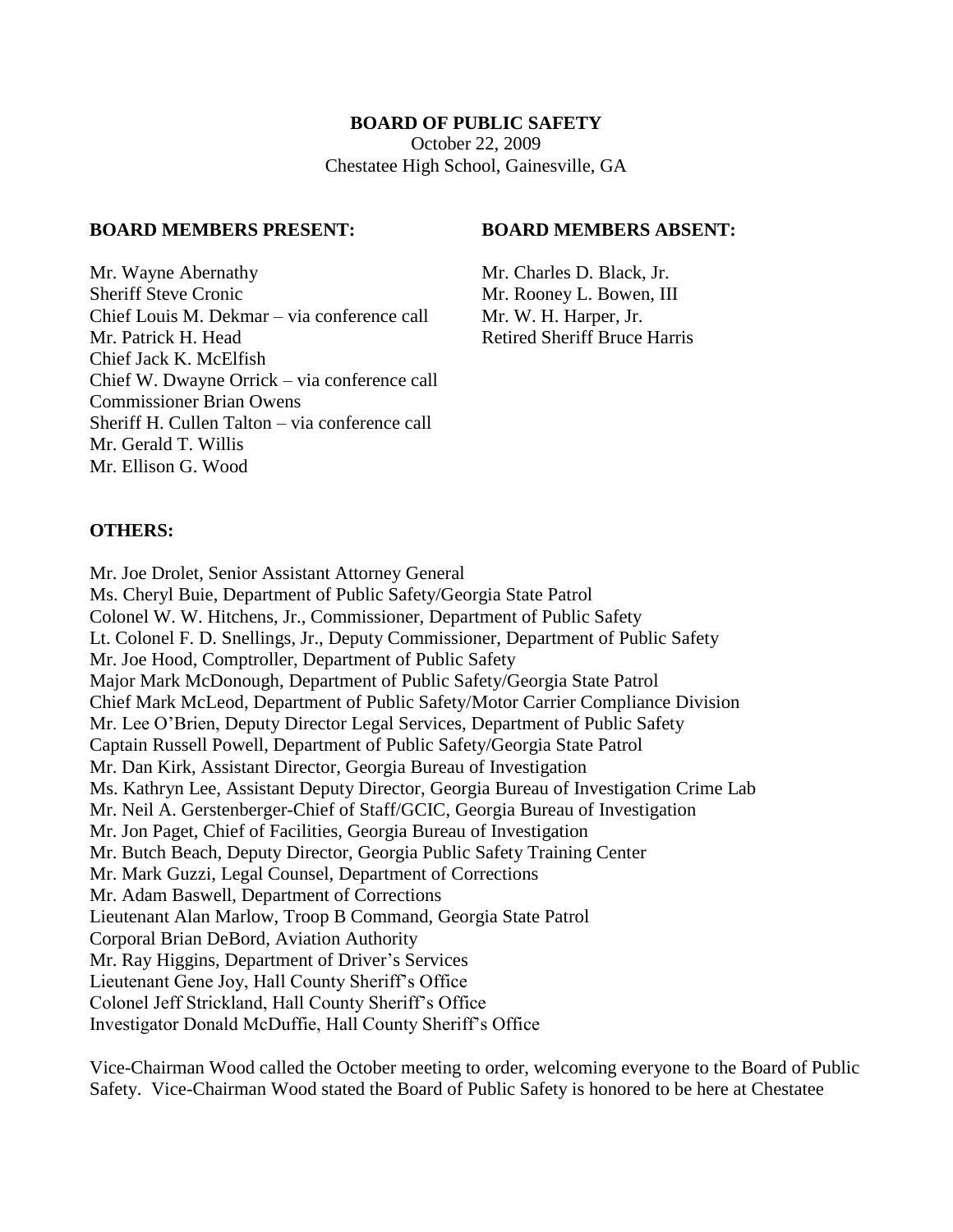High School and especially grateful for their courtesy and reception to the Board. Vice-Chairman Wood went on to advise the student body that their Sheriff, Steve Cronic is a very valuable member to this Board. Vice-Chairman Wood thanked the student body for their hospitality and for allowing the Board to be in their school and county. Vice Chairman Wood then turned the floor over to Sheriff Steve Cronic.

Sheriff Cronic told the student body that the Board always starts the Board of Public Safety meeting off with an invocation and Pledge of Allegiance. Sheriff Cronic introduced Hall County SO Detective Donald McDuffie to give the invocation and lead everyone in the Pledge of Allegiance.

Vice-Chairman Wood called on Major Mark McDonough, Commanding Officer of the Georgia State Patrol to brief the students on the Board of Public Safety's duties and responsibilities. Major McDonough began by explaining the mission of the Board of Public Safety. Major McDonough explained the duties of the Board of Public Safety and what business transactions would be taking place today.

Vice-Chairman Wood did a verbal roll call, introducing those present to the student body. Vice-Chairman Wood then asked the agency heads to introduce their guests in attendance from their department.

Vice-Chairman Wood called for approval of the September 2009 Board minutes. Chief Jack McElfish made the motion, which was seconded by Mr. Patrick Head and voted approval by the Board members.

# **DIRECT REPORTS**

Colonel Bill Hitchens, Department of Public Safety began by stating it was an honor to be at Chestatee High School. Colonel Hitchens stated he did not have a report to submit today, but that he had a couple of announcements. Colonel Hitchens told the Board and student body that at 11:00 a.m. on Monday morning, October 26<sup>th</sup>, 2009, a dedication in memory of TFC Tony Lumley would be held. He stated TFC Lumley was killed in 1984 in a car crash that involved a high speed pursuit where the person he was chasing bumped TFC Lumley and knocked him off the road, which led to his tragic death. Colonel Hitchens went on to say that the Department has done several things to try and remember those whose lives were lost and we have campaigned the last couple of years to the legislature. Colonel Hitchens told the student body that in order to name a road for someone, it has to go through the legislature, through the county commissioners and the city involved and we have done this for a few troopers who have died in the line of duty. Colonel Hitchens stated everyone was invited and would appreciate those that could attend as the Department dedicates the highway in memory of TFC Lumley. Colonel Hitchens advised the Board and student body that two new patrol posts had opened and stated Post 6 Gainesville should be opening by November 1, 2009. Colonel Hitchens stated that Post 46 Monroe was open and the official Post dedication would be at 11:00 a.m. on Tuesday, November 3, 2009 and that Post 25 Grovetown would have their Post dedication on Thursday, November 5, 2009 at 11:00 a.m.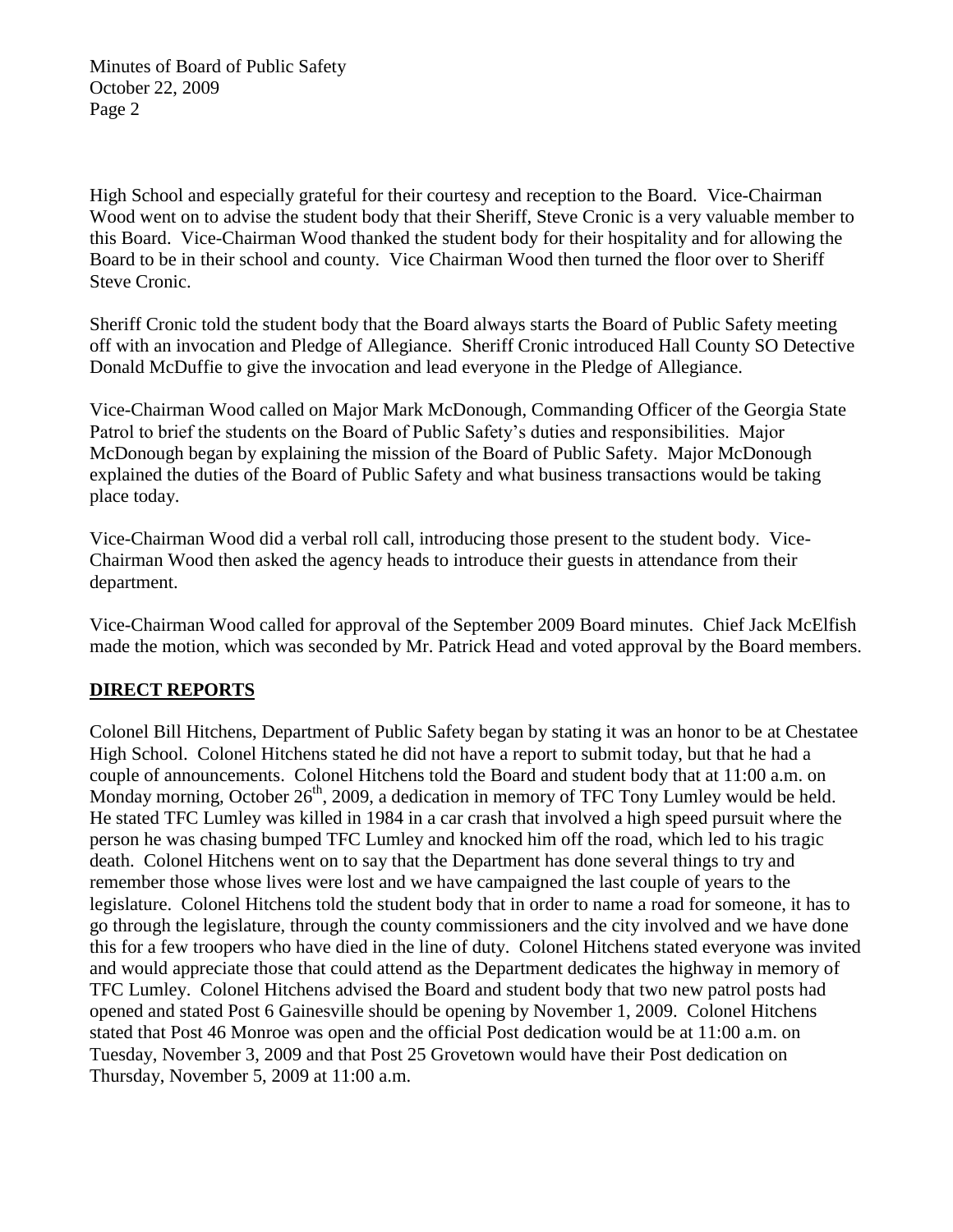Colonel Hitchens advised the Board that he had attended an Agency Heads Meeting with Governor Perdue this morning. Colonel Hitchens stated that Governor Perdue had asked all agencies to be sure their agency was active and doing things in the interest of the citizens of Georgia. Colonel Hitchens related that Governor Perdue had asked each agency to list three things that their agency would do in the upcoming year in order to make every day count. Colonel Hitchens stated that the Department of Public Safety would complete the implementation of technology initiatives regionalizing the Communication Centers; five of the nine communication centers have been completed. Colonel Hitchens further stated that Post 6 Gainesville will be one of the communication centers. Post 23 Brunswick and Post 25 Grovetown has been completed and are operational while GSP hopes to complete Post 3 Cartersville and Post 10 Americus within the next calendar year. This regionalization will allow GSP to dispatch from nine patrol posts across the state instead of forty-five patrol posts. Colonel Hitchens stated this technology will allow us to operate more efficient with less manpower and much more effective with the Computer Aided Dispatch and Records Management System. Colonel Hitchens stated number two on his list for the Governor was to reduce the number of Commercial Motor Vehicle (CMV) crashes that occur on Georgia's highways by continuing and expanding the Georgia Targeting Aggressive Cars (GTAC). Colonel Hitchens stated Georgia comes in 4<sup>th</sup> in the nation with the number of serious injury crashes involving CMVs and we have partnered with GA Motor Trucking Association and the National Motor Carrier Safety Administration, along with a million dollar grant. Colonel Hitchens went on to relate that the department has identified high accident corridors in the state, places were a great number of commercial vehicle crashes occur; have segregated those areas and through enforcement have seen the numbers drop significantly. Colonel Hitchens stated the Department would continue this enforcement throughout next year while the Feds increase our monetary numbers for next year. Colonel Hitchens went on to relay to the Board and student body that number three on the Department of Public Safety's list for the Governor was to reduce motorcycle fatalities in Georgia by 20% and then called on Major McDonough to address this project.

Major McDonough presented a power point presentation in regards to reducing motorcycle fatalities in Georgia by 20%. Major McDonough advised that there has been a 59% increase in fatal motorcycle accidents in Georgia and even more alarming is that accidents involving motorcyclists account for less that 1% of the total accidents that occur each year, but results in 12% of the fatalities. Major McDonough advised that in 2008, the United States Army reported that they lost more service men and women to motorcycle accidents than they did to combat operations in both Iraq and Afghanistan. Major McDonough stated that over the next 15 months, the Georgia State Patrol Safety Education unit will conduct classes in civic clubs, driver's education classes, and high schools and would specifically target in the last quarter of this year, every military installation in the state of Georgia to try and promote safety on motorcycles. Major McDonough stated the department went public with the motorcycle safety effort last Friday with the First Army out of Ft. Gillem with a motorcycle safety ride. Major McDonough went on to state that the Department will conduct concentrated patrols with Georgia troopers in three locations within the state, to include the mountainous area in North Georgia, Metro Atlanta area and down on the coast. Major McDonough stated that GSP will partner with the Governor's Office of Highway Safety for a media campaign to support safety on motorcycles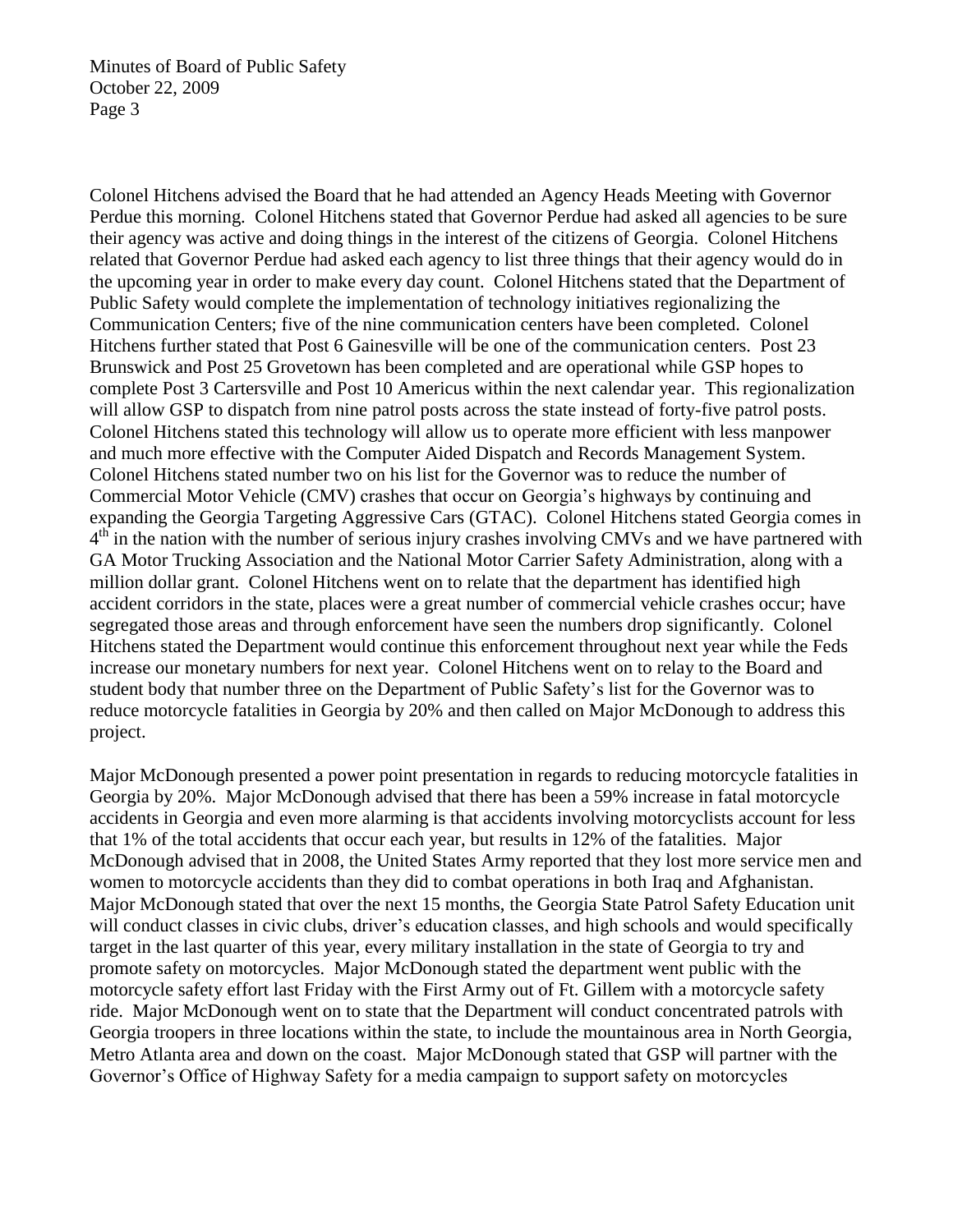throughout the year. Major McDonough encouraged the student body to check blind spots before changing lanes, and look for motorcycles before they pull out into intersections.

Chief Jack McElfish made a motion for the Board of Public Safety to publicly endorse the Motorcycle Safety Program presented by Major McDonough, which was seconded by Sheriff Steve Cronic and voted approval by the Board members.

Mr. Butch Beach, Georgia Public Safety Training Center began by stating the GPSTC report will stand for itself. Mr. Beach stated GPSTC have a couple of ground breaking ceremonies coming toward the end of the year with the Regional Police Academy in Garden City and a new Class A Burn Building at the main campus in Forsyth. Mr. Beach then presented a power point presentation to the student body show casing the Georgia Public Safety Training Center.

Mr. Dan Kirk, Georgia Bureau of Investigation began his briefing by stating that in September 2009, GBI received four grant awards totaling 7.2 million dollars. Mr. Kirk asked the Board to remember that once the grants are in place and personnel have been hired, approximately 40% of GBI's scientific staff will be paid by grants. Mr. Kirk stated with these dollars we will be able to hire some people, buy some equipment, supplies and so forth, but he asked the Board to remember that the bill will come due and when and if the grant money runs out, the state will have to take over paying for these positions. Mr. Kirk advised the Board that the GBI Crime Lab underwent its accreditation this past summer, with the audit being successful; had very minor or corrective actions to take. The corrective actions have been taken and the GBI Crime Lab will be looked at again to be sure the lab has done what it said it would do and after that occurs, the Crime Lab will receive its accreditation from the American Society of Crime Laboratory Directors/Laboratory Accreditation Board. Mr. Kirk then went on to share with the Board that the Crime Lab had received the IACP Vollmer Excellence in Forensic Science Award, an international award that makes us proud of our people. Several years ago we started training police officers in the identification of marijuana. Back in 2000, GBI was analyzing about 20,000 marijuana cases a year and being the analysis of marijuana is fairly simple, involving some simple chemical tests and visual tests, we began to look at how we could push this task out to the law enforcement agencies in the state and let them analyze their marijuana. Mr. Kirk stated since GBI started the program we have reduced the number of marijuana cases from 21,000 down to about 428 cases. Mr. Kirk advised the Board that the GBI has trained over 1600 officers in the identification of marijuana. With this award also came a scholarship to the National Forensic Academy at the University of Tennessee which will be presented to our investigative people who send our crime techs to this academy. Mr. Kirk stated this was a great award and the GBI Crime Lab was very appreciative for the recognition.

Assistant Director Kirk spoke to the students about sexting with their cell phones. Mr. Kirk stressed to the students that anyone under 18 years of age who sends or receives nude photographs is in possession of child pornography and can be charged with a felony. Mr. Kirk told the student body that law enforcement is very concerned about sexting and is doing something about it and there are ways that the GBI can sniff out information that is being transferred across the internet. Director Kirk told the students that cyber bullying is more and more rampant throughout schools and when one sends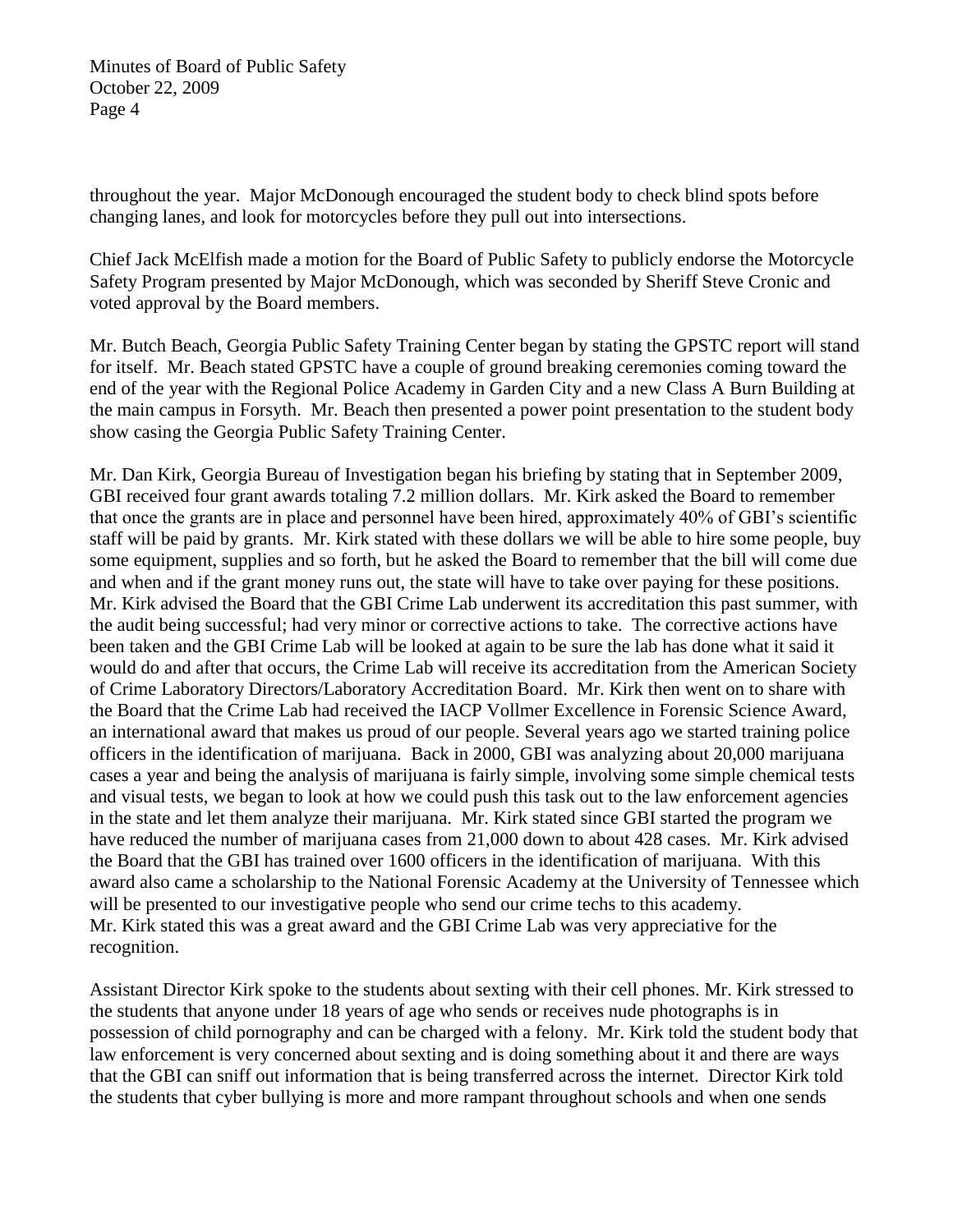something over the internet there is always a record of it; it does not go away. Director Kirk spoke to the students concerning drug use and skittle parties and warned of the dangers of prescription drugs.

Mr. Pat Head made a motion to go into Georgia Crime Information Center Council, which was seconded by Mr. Wayne Abernathy and approved by the Board members.

## **Georgia Crime Information Center**

Mr. Neil Gerstenberger, Chief of Staff for the Georgia Crime Information Center presented the FY2009 CJIS Security Violations Report that involves unauthorized access and dissemination of criminal justice information. Mr. Gerstenberger reported there were six violations reported during FY2009 and presented the actions and recommendations to the Board members asking for their approval. Chief Jack McElfish made the motion to accept Mr. Gerstenberger's recommendation; which was seconded by Sheriff Steve Cronic and voted approval by the Board members.

Mr. Wayne Abernathy made a motion to go back into the Board of Public Safety, which was seconded by Mr. Patrick Head, and voted approval by the Board members.

Ms. Kathy Lee, Assistant Director of the GBI Crime Lab presented proposed rule changes pertaining to Chapter 92-3 Implied Consent. The changes address the chemical testing of a person's blood, urine or breath of a person for the presence of alcohol and/or drugs in cases of traffic crashes and suspected DUI cases. Ms. Lee stated there are two main reasons for the proposed changes; currently the GBI cannot outsource testing because the rules require all testing be conducted by residents of the State of Georgia. The GBI is proposing that we remove this requirement so that we can outsource in the event it needs to be submitted for outsourcing and can accomplish this without any danger of violating the rules. The second situation that prompted the revisions are the inquiries that we received from local law enforcement agencies who basically want to know from us what it would take for them to come up with their own blood alcohol testing laboratories. The GBI has decided to update the implied consent rules in order to clarify the education and training requirements for any individual who will be conducting blood alcohol or drug testing in DUI and implied consent cases. Ms. Lee went on to state that the GBI has also added specifications for test methods because the GBI feels that these changes are needed in order to ensure that any laboratory that conducts blood alcohol or drug testing that falls under these implied consent rules will meet consistent standards and to ensure that the quality of data that we are presenting in court is not jeopardize. Board member Jerry Willis asked about the end process of the proposed changes. Attorney Joe Drolet advised the Board members that rules like this are brought before a Board that oversees the agency requesting the changes. The Board approves the changes, and then the proposed rule changes are posted for a period of time for the public to view where they can comment on the changes. The agency requesting the proposed changes then brings the request back before the Board with the public results, the Board then adopts the rules, and the bill goes to the General Assembly who takes a look at it, then to the Secretary of State where it will be published for that agency. Sheriff Cronic requested that all Board members be emailed a copy of this to share with some of their traffic enforcement experts, to look at it more closely and also a copy be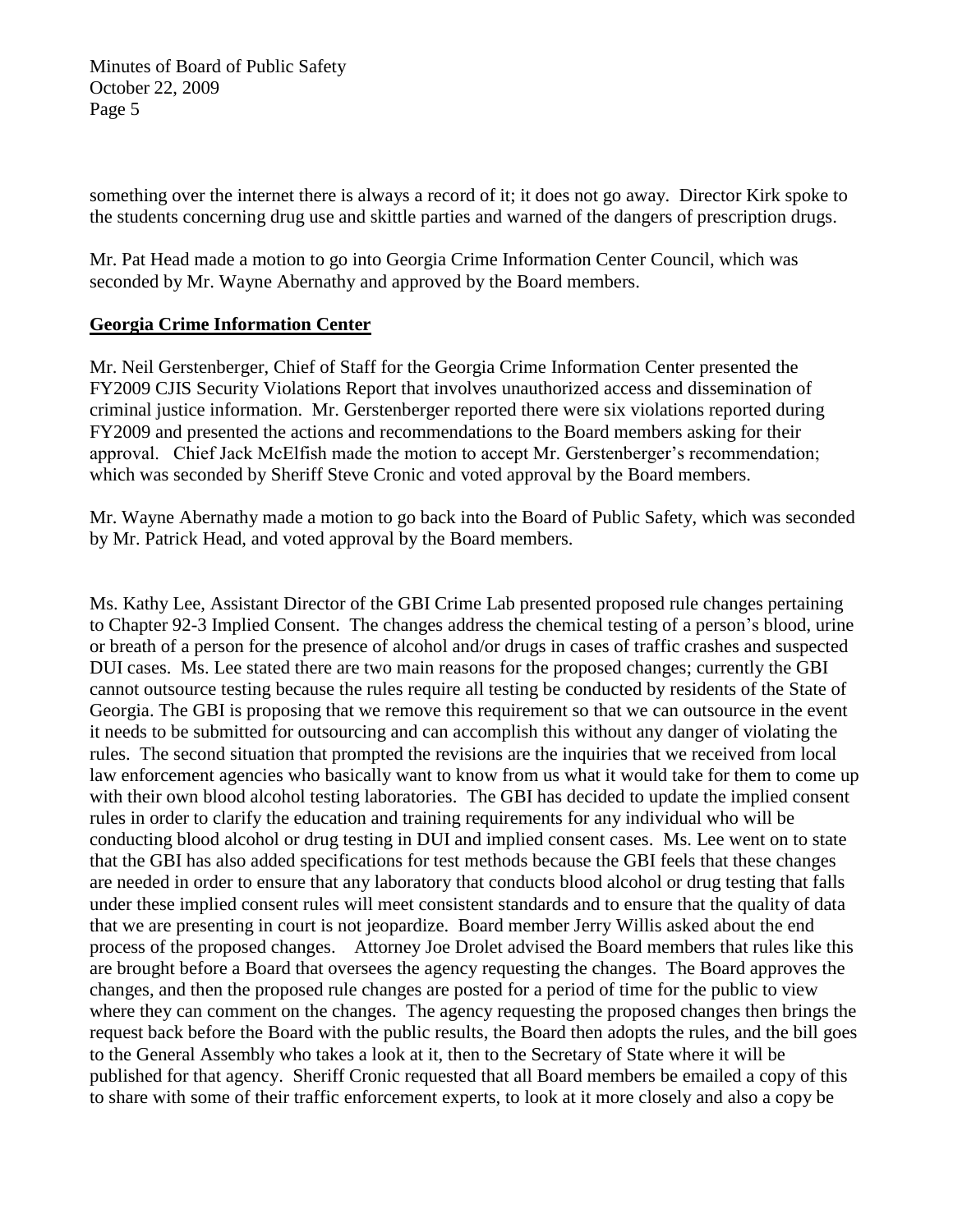sent to the Georgia Sheriff's Association and the Georgia Chief's Association in order for the appropriate people in those groups to look at it and give us input.

Mr. Pat Head reiterated that today we are authorizing GBI to go ahead and publish the changes for the general public so that the GBI can have a hearing and then it will come back before the Board and for the Board to make amendments at that time if we deem appropriate.

Mr. Wayne Abernathy made a motion to accept the notice of intent to amend the rules and regulations of the Georgia Bureau of Investigation Chapter 92-3 – Implied Consent, which was seconded by Mr. Jerry Willis, and voted approval by the Board members.

Mr. Jon Paget, Chief of Facilities for GBI stated at the last legislature session, the legislature approved \$1.3 million dollars worth of bonds to be sold for GBI. One million of those bonds will go for scientific equipment and \$300,000.00 for upgrades of some critical systems at GBI headquarters. Mr. Paget stated that the Georgia State Financing and Investment Commission will sell the bonds but they require a resolution from the Board of Public Safety. Mr. Paget told the Board members the language of the resolution proposed is included in their BPS notebook.

Chief Jack McElfish made a motion to accept the bond resolution, which was seconded by Commissioner Brian Owens, and voted approval by the Board members.

Vice-Chairman Wood explained to the student body that GBI, GPSTC and DPS have donations given to them and before they are allowed to use those donations, the BPS has to receive and approve the donations and this allows the Board to make sure the donations are given and received in a proper method.

Chief Jack McElfish asked the agency heads to address the number of vacancies in their department when giving their donation reports.

Mr. Dan Kirk, Georgia Bureau of Investigation explained to the students that state revenue collections have been down over the last several years and the bottom line is that when there is no money coming in, state agencies have to make cuts just like families would in their own household. Mr. Kirk relayed to the students that state agencies have been going through a series of severe cuts and at one time the GBI had over 370 GBI agents (sworn law enforcement personnel) working in our investigative division, but today there are only 240 agents; this is a huge loss of agents. Mr. Kirk stated the Crime Lab had an authorized count of 280 people and with the 5% cut that the GBI has endured, we now have 229 people. Mr. Kirk told the students that not only with the huge loss of personnel, we cannot replace cars. Mr. Kirk stated the GBI cannot buy equipment and explained how the GBI is borrowing money through bonds to buy equipment.

Vice-Chairman Wood amended the agenda due to the students' class time and asked Mr. Kirk to hold the GBI donations for later.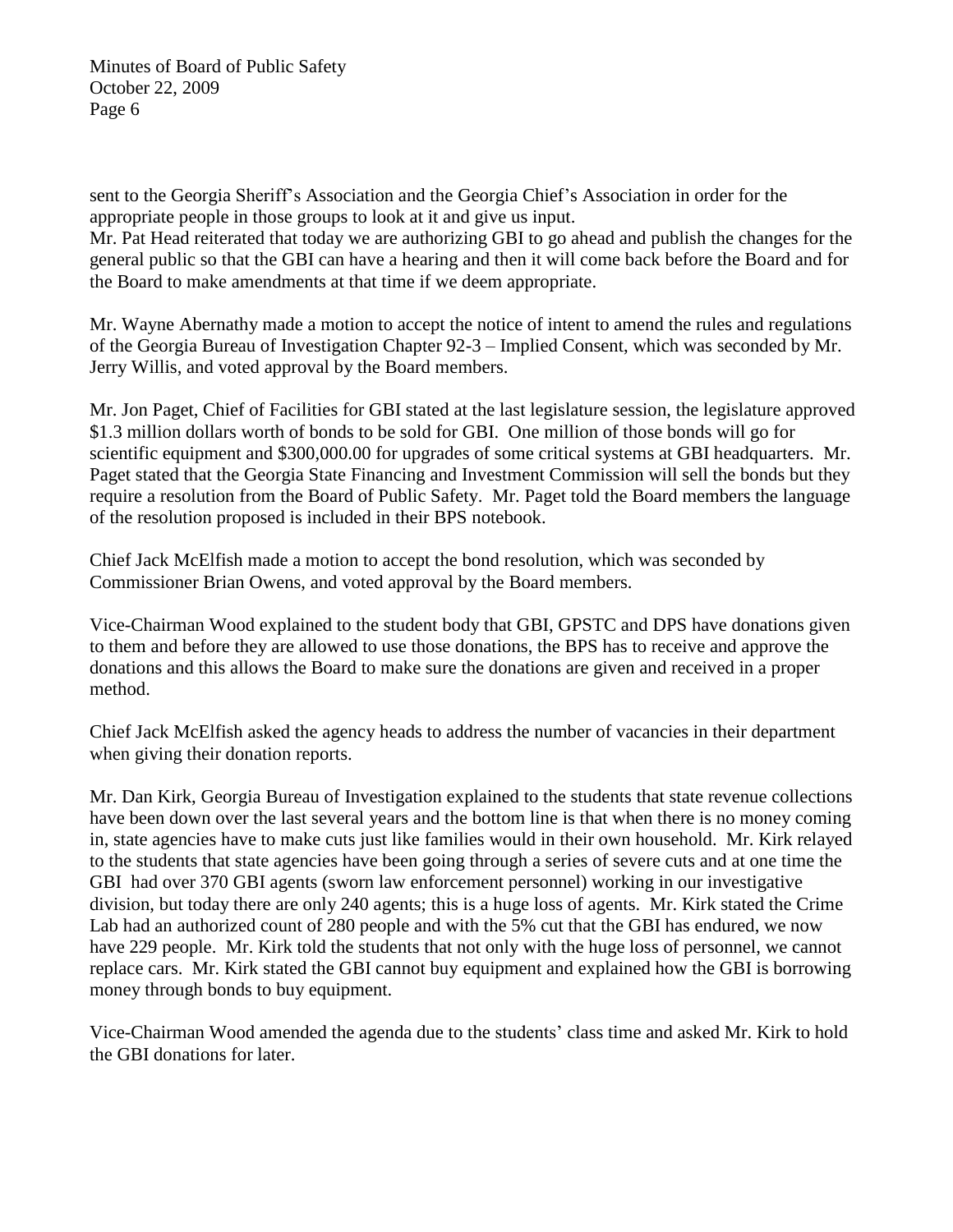Board member and Department of Corrections Commissioner Brian Owens introduced Mr. Mark Guzzi, lead attorney for the Department of Corrections. Mr. Guzzi addressed the students and presented a power point presentation on sexting and explained what the legal and social consequences are for those convicted of sexting.

Vice-Chairman Wood then called on Mr. Ray Higgins of the Department of Driver's Services. Mr. Higgins stated later on this year DDS will begin to issue a totally new driver's license and will change the process as to how the driver's license will be issued. Mr. Higgins stated DDS is really excited about this change, as the license will be the most secure license that Georgia has ever issued; it will replace the current system that dates back to 1996 which will allow DDS to improve our efforts in public safety, homeland security and customer service. Mr. Higgins went on to relate the changes to the actual look of the license. Mr. Higgins told Board members and the student body that law enforcement will now have real time access to license photographs and there will be a machine readable bar code. Mr. Higgins told the student body there would be no changes to the teenage driving laws and the under 21 license will be horizontal.

Vice-Chairman Wood thanked the students for their courtesy and time as they returned to their class. After a five minute break the Board of Public Safety reconvened.

## **DONATIONS**

Mr. Dan Kirk, Georgia Bureau of Investigation requested approval of the following donations:

| <b>GBI Major Theft Unit</b>                                                   | \$5,000.00 | <b>GA Motor Trucking Association</b>          |
|-------------------------------------------------------------------------------|------------|-----------------------------------------------|
| Five (5) HP Pavilion Laptops                                                  | \$4,500.00 | Mr. Jim Hathaway                              |
| Safety and Preventive Maintenance \$5,000.00<br>for up to ten $(10)$ vehicles |            | Rockdale Co.<br><b>Board of Commissioners</b> |

The motion for these donations was made by Mr. Wayne Abernathy, seconded by Sheriff Steve Cronic and voted approved by the Board members.

Comptroller Joe Hood, Department of Public Safety requested approval of the following donations:

| <b>Applied Concepts Stalker Radar</b> | \$2,000.00 | Tift County Sheriff's Office    |
|---------------------------------------|------------|---------------------------------|
| One (1) Narcotics K-9 dog             | \$8,500,00 | Decatur County Sheriff's Office |
| Food and Veterinary Expenses          | \$600.00   | Early County DPS                |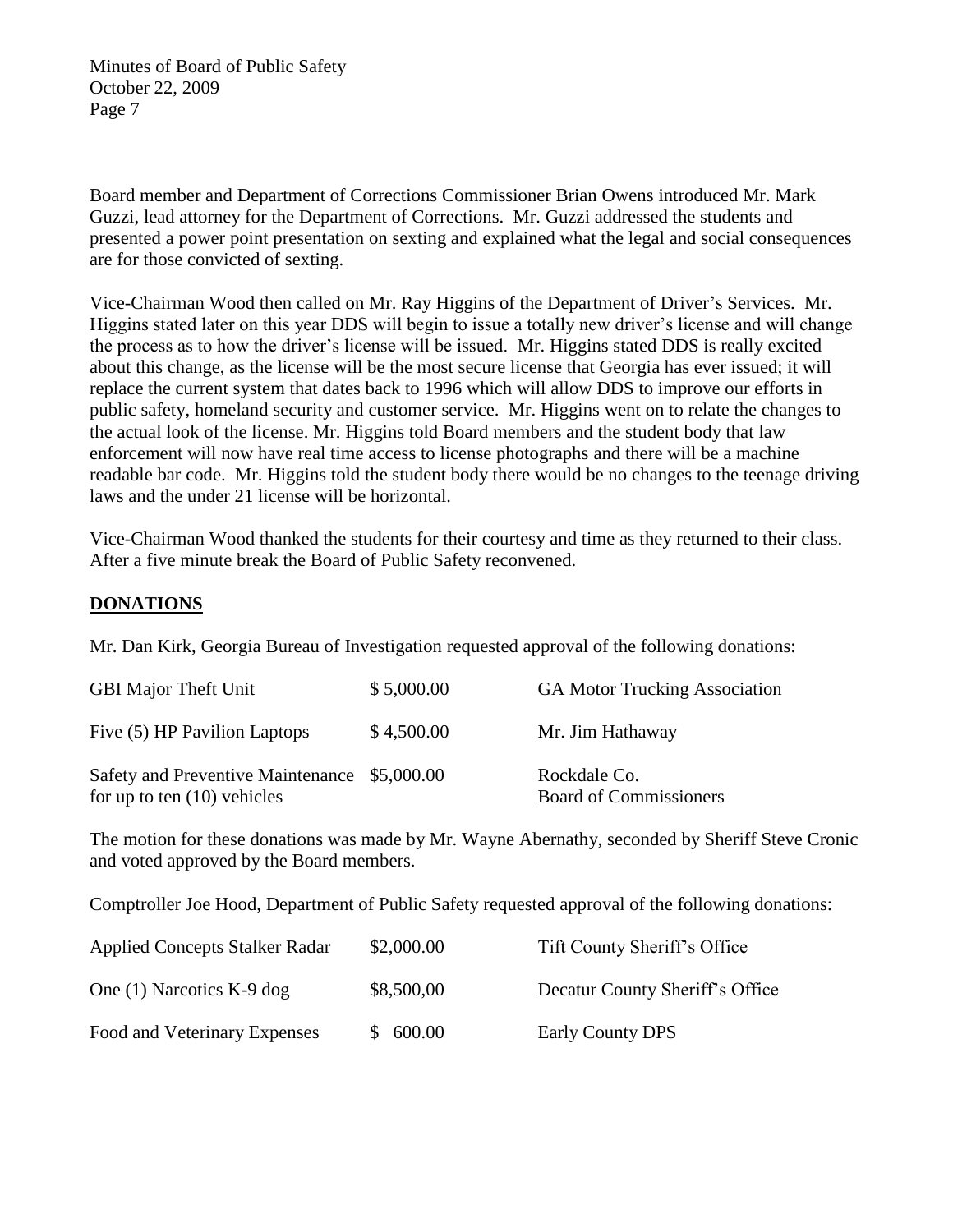| Ten (10) 2009-2010 Chevrolet<br><b>Tahoe Police Packages</b> | \$260,000.00 | Troup County Sheriff's Office |
|--------------------------------------------------------------|--------------|-------------------------------|
| One (1) Stalker DSR-2X Radar                                 | \$3,095.00   | <b>Early County DPS</b>       |

# **RESOLUTIONS**

Mr. Lee O'Brien, Department of Public Safety came before the Board requesting approval of two resolutions involving the return of property to the county that previously provided GSP with a State Patrol post. Mr. O'Brien stated that a new post for Post 23 Brunswick has been built on other property in Glynn County and DPS is asking for Board approval in effecting the reversion of property located at 6102 New Jesup Highway, Brunswick to Glynn County, GA.

Chief Jack McElfish made a motion to approve the reversion of Georgia State Patrol Post 23 Headquarters and Barracks to Glynn County, which was seconded by Mr. Wayne Abernathy and voted approval by the Board members.

Mr. O'Brien stated the second resolution involved property in Thomson, Georgia which was vacated when GSP Post 25-Thomson occupied its new facility in Grovetown on October 1, 2009. Mr. O'Brien advised the property was provided to GSP by the City of Thomson and McDuffie County and that DPS is asking for Board approval in effecting the reversion of said property located at 2528 Washington Road, Thomson, GA to the City of Thomson and McDuffie County.

Chief Jack McElfish made a motion to approve the reversion of Georgia State Patrol Post 25 to the City of Thomson and McDuffie County, which was seconded by Mr. Wayne Abernathy and voted approval by the Board members.

### **OLD/NEW BUSINESS**

Vice-Chairman Wood reminded the Board members that at the last meeting the Board voted to change Article 1 – Office of the By-Laws of the Board of Public Safety to reflect the new office address of the Board of Public Safety which shall be at the Georgia Department of Public Safety, 959 E. Confederate Avenue, Atlanta, GA 30316. The mailing address of the Board shall be P. O. 1456, Atlanta, Georgia 30371-1456. Chief Jack McElfish made the motion to adopt the amendment to Article I-Office, which was seconded by Sheriff Steve Cronic and voted approval by the Board members.

Chief Jack McElfish stated he wanted to recognize the efforts of police, fireman, state patrol and all those that responded to the flooding on September  $21<sup>st</sup>$  and  $22<sup>nd</sup>$  in the areas of Metro Atlanta, Cobb County, Austell, GA, and areas west of Atlanta. He stated public safety performed at such a high level and cooperation was exhibited by all agencies. Chief McElfish noted that thirteen people lost their